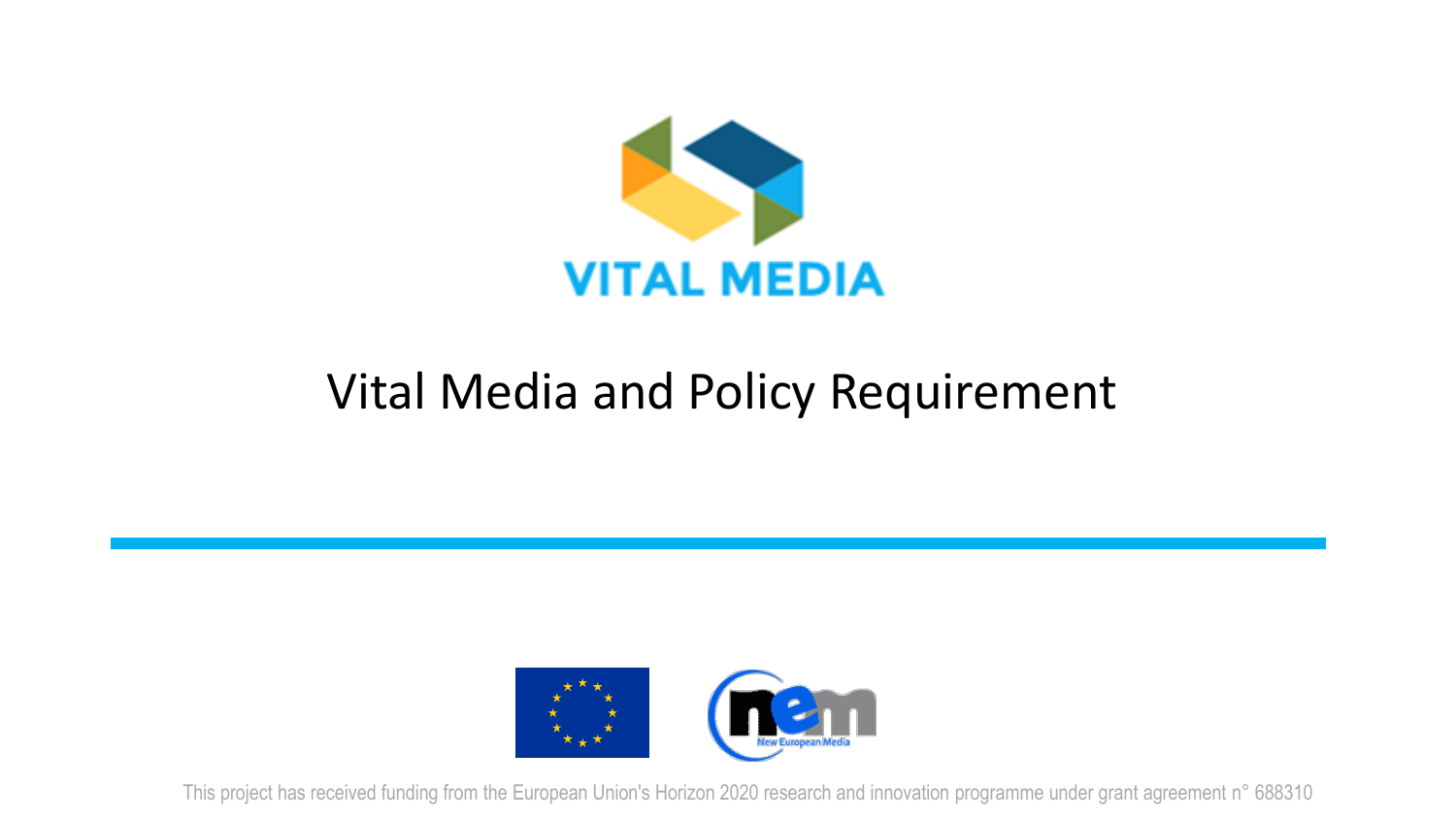### Vital Media Policy requirements



#### **POLICY REQUIREMENTS Identification**

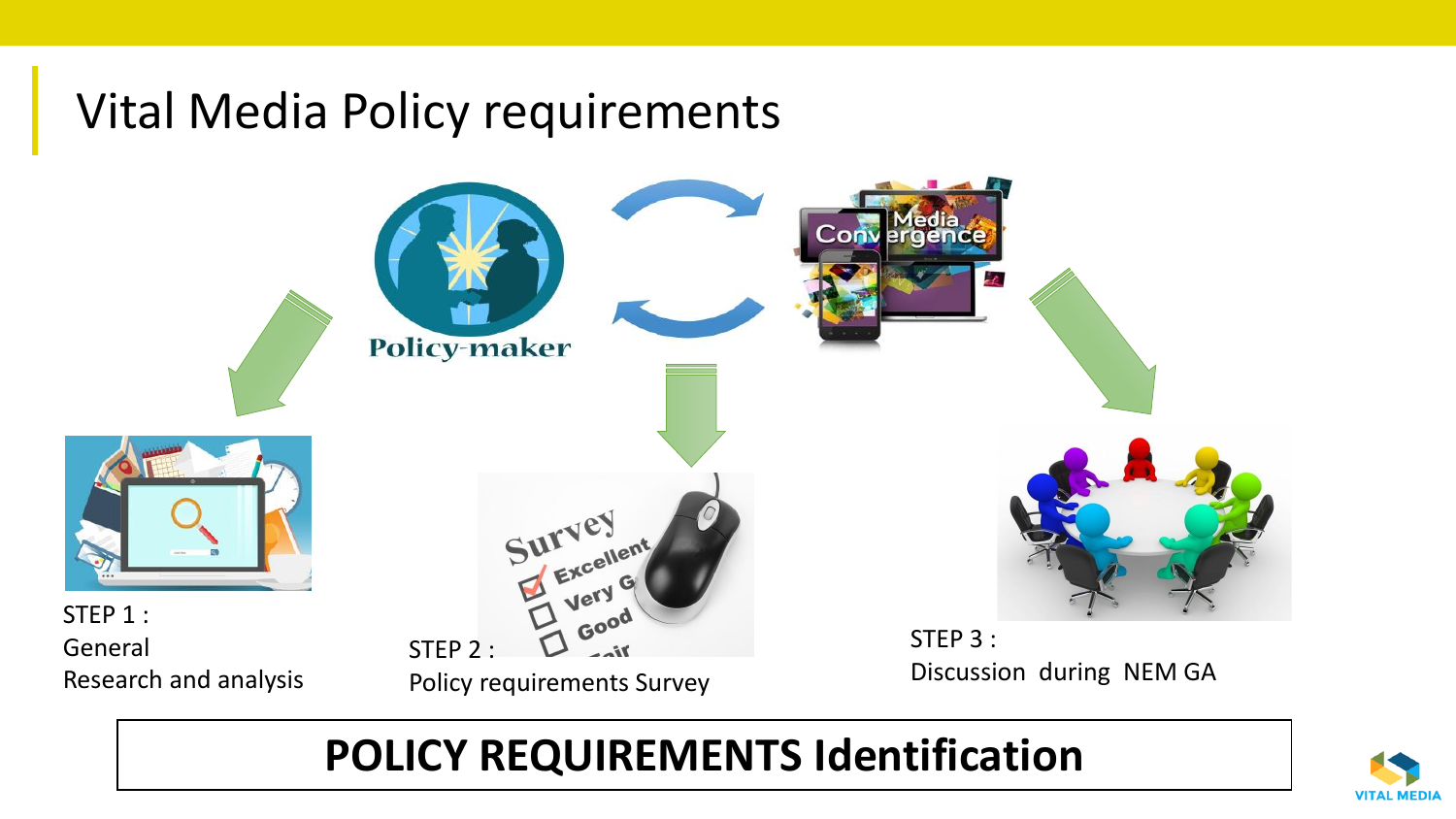### Policy Requirements – Survey structure



Topics for Media Policy Dialogue



Stakeholders to be involved in the Policy Dialogue



Channels and tools to be used for Policy Dialogue

**VITAL MEDIA** 

Participant Information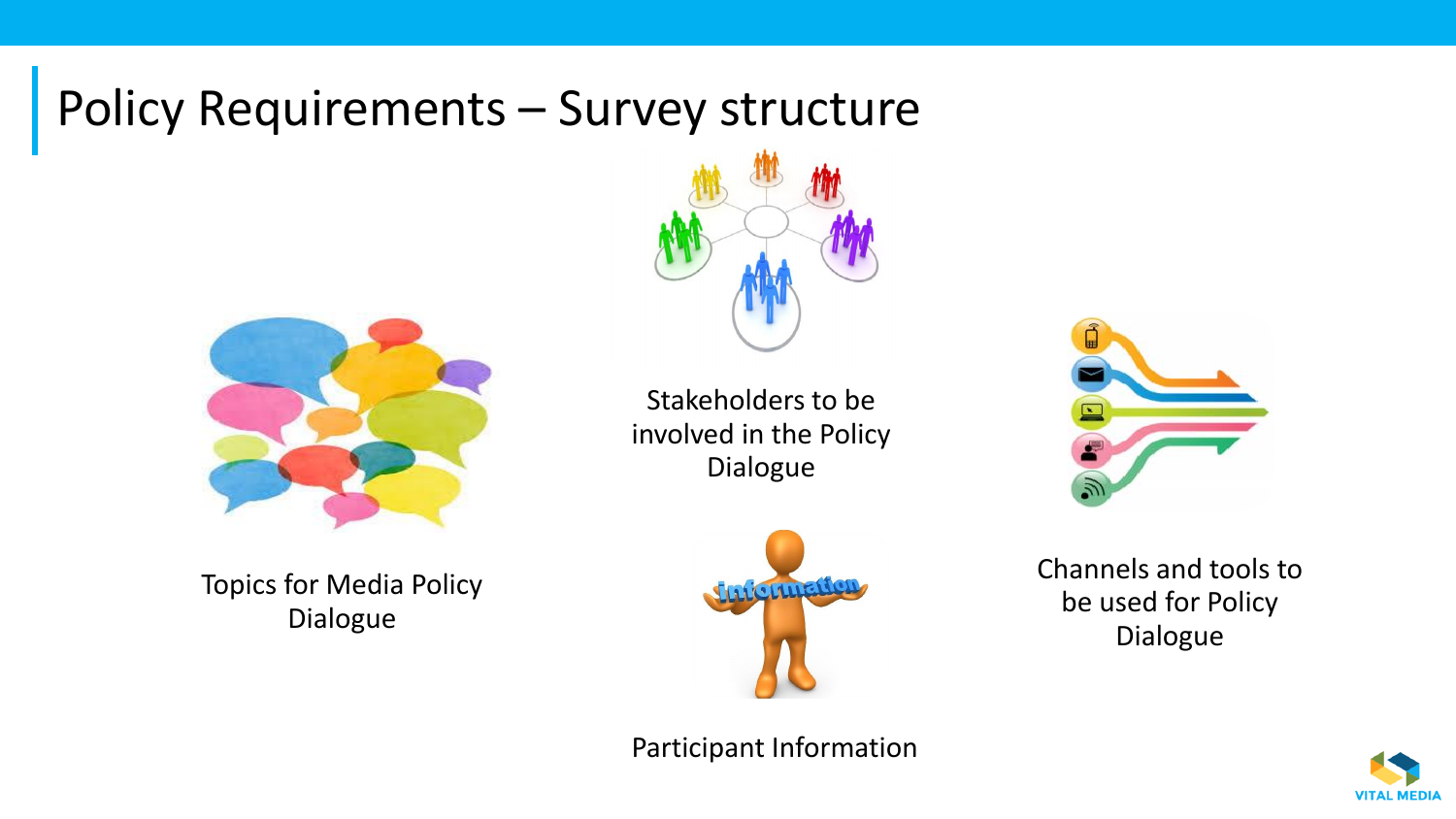### Topics for Media Policy Dialogue –Survey Results

|                                                                   | 0  |     |    | 3      | 4               |                 | 5 is for          |
|-------------------------------------------------------------------|----|-----|----|--------|-----------------|-----------------|-------------------|
| Customer Protection Policy: new decisions and impact on Media     |    |     |    |        |                 |                 | <b>Very impor</b> |
| domain                                                            | 6% | 0%  |    |        | 6% 12% 18% 59%  |                 |                   |
| Digital Single Market (DSM) strategy for Europe vs Media          |    |     |    |        |                 |                 |                   |
| domain: policy impact and future expectations                     | 6% | 0%  |    | 0% 22% |                 | 6% 67%          |                   |
| Data protection and privacy issues for Media sector: policy       |    |     |    |        |                 |                 |                   |
| impact and future expectations                                    | 6% | 0%  |    |        | 0% 11% 17% 67%  |                 |                   |
| Copyright rules vs impact on media sector: current status and     |    |     |    |        |                 |                 |                   |
| next developments                                                 | 6% | 0%  |    |        | 6% 18% 24% 47%  |                 |                   |
| Revision of the AudioVisual Media Services Directive (AVMSD)      |    |     |    |        |                 |                 |                   |
| in order to address digital single market needs, new way of       |    |     |    |        |                 |                 |                   |
| consumption and technological changes                             | 6% | 0%  |    |        |                 | 6% 41% 12% 35%  |                   |
| Relevance of self-regulation and co-regulation for media          |    |     |    |        |                 |                 |                   |
| domain regulation-                                                | 6% | 6%  |    |        |                 | 12% 29% 29% 18% |                   |
| Relevance of independent and trusted audience measurement         |    |     |    |        |                 |                 |                   |
| for media domain                                                  | 6% | 11% |    |        | 17% 17% 17% 33% |                 |                   |
| Standardisation and interoperability policies: current status and |    |     |    |        |                 |                 |                   |
| next developments                                                 | 6% | 0%  |    |        |                 | 0% 12% 47% 35%  |                   |
| Relevance of policy framework for support of research and         |    |     |    |        |                 |                 |                   |
| innovation in the media sector                                    | 6% | 0%  | 0% |        | 6% 35% 53%      |                 |                   |
| Current activities of "Media Policy directorate I"                | 6% | 0%  |    |        |                 | 0% 56% 19% 19%  |                   |

**rtant**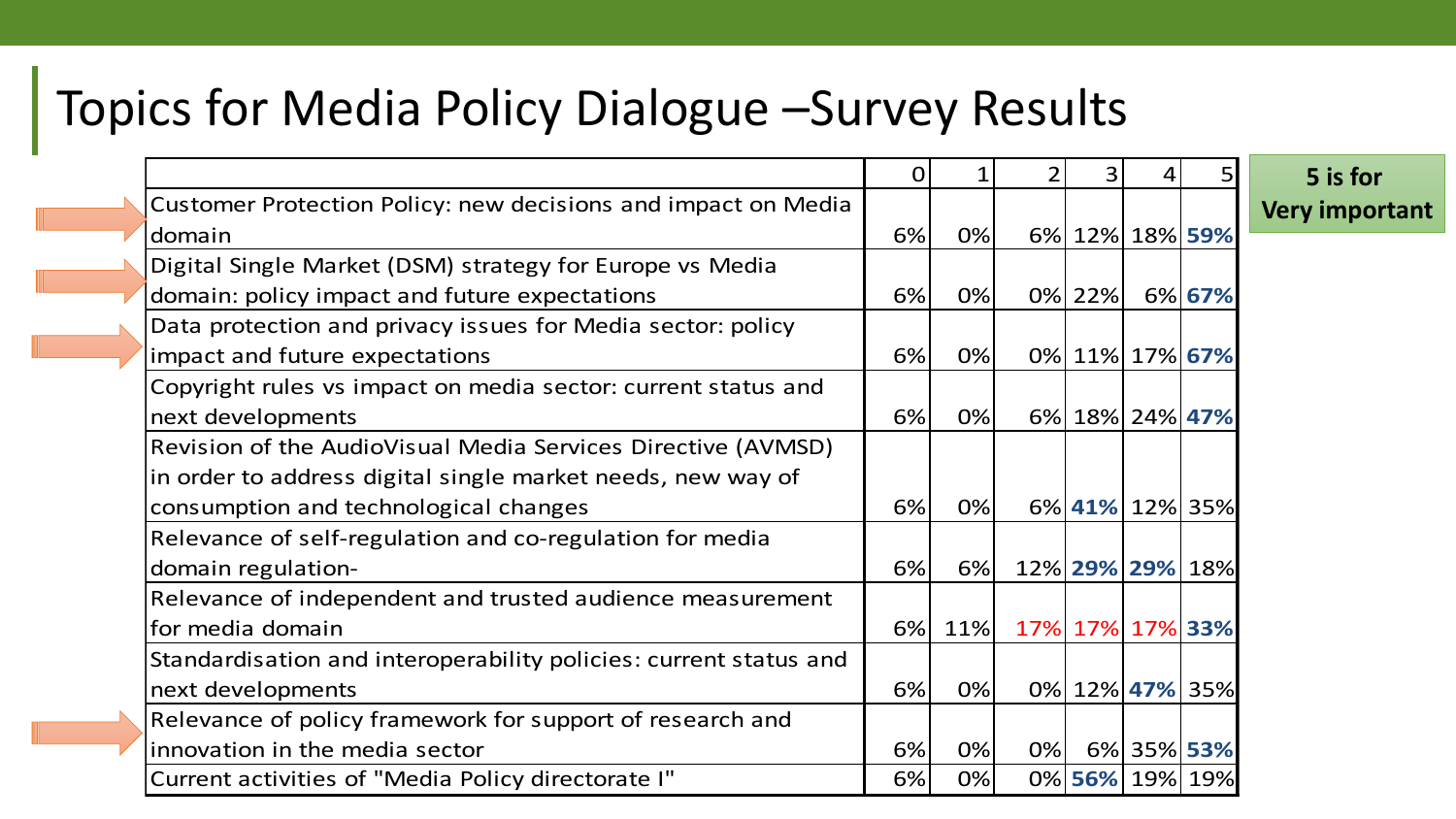## Topics for Media Policy Dialogue– Conclusion

- Data protection and privacy issues for Media sector: policy impact and future expectations;
- 2. Digital Single Market (DSM) strategy for Europe vs Media domain: policy impact and future expectations;
- 3. Customer Protection Policy: new decisions and impact on Media domain;
- 4. Relevance of policy framework for support of research and innovation in the media sector.

Others topics suggested:

- Media and information literacy
- Accessibility to audiovisual contents
- Media (news and information) plurality and diversity
- Media trust and verification.
- **Interoperability**
- Innovation support

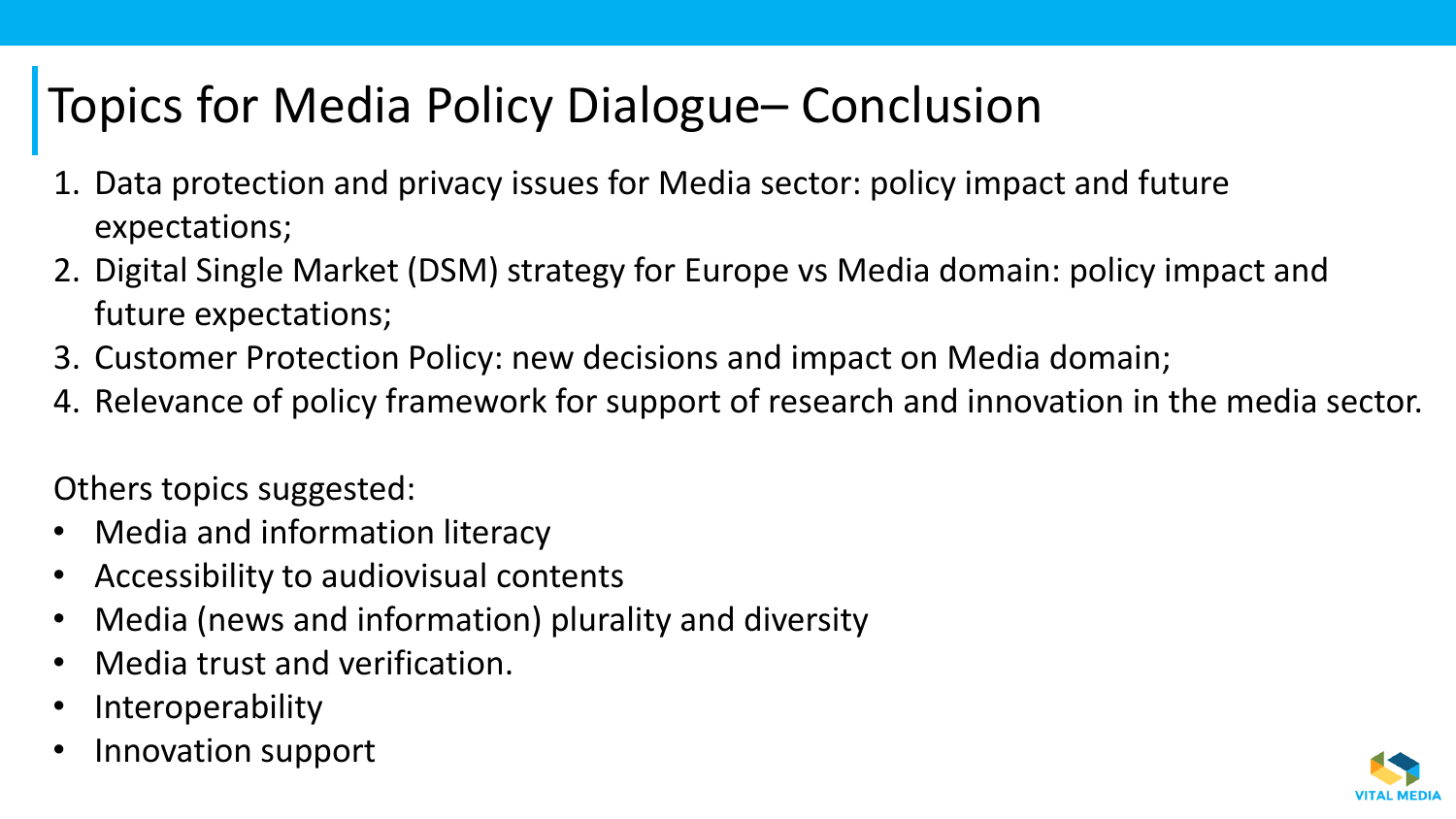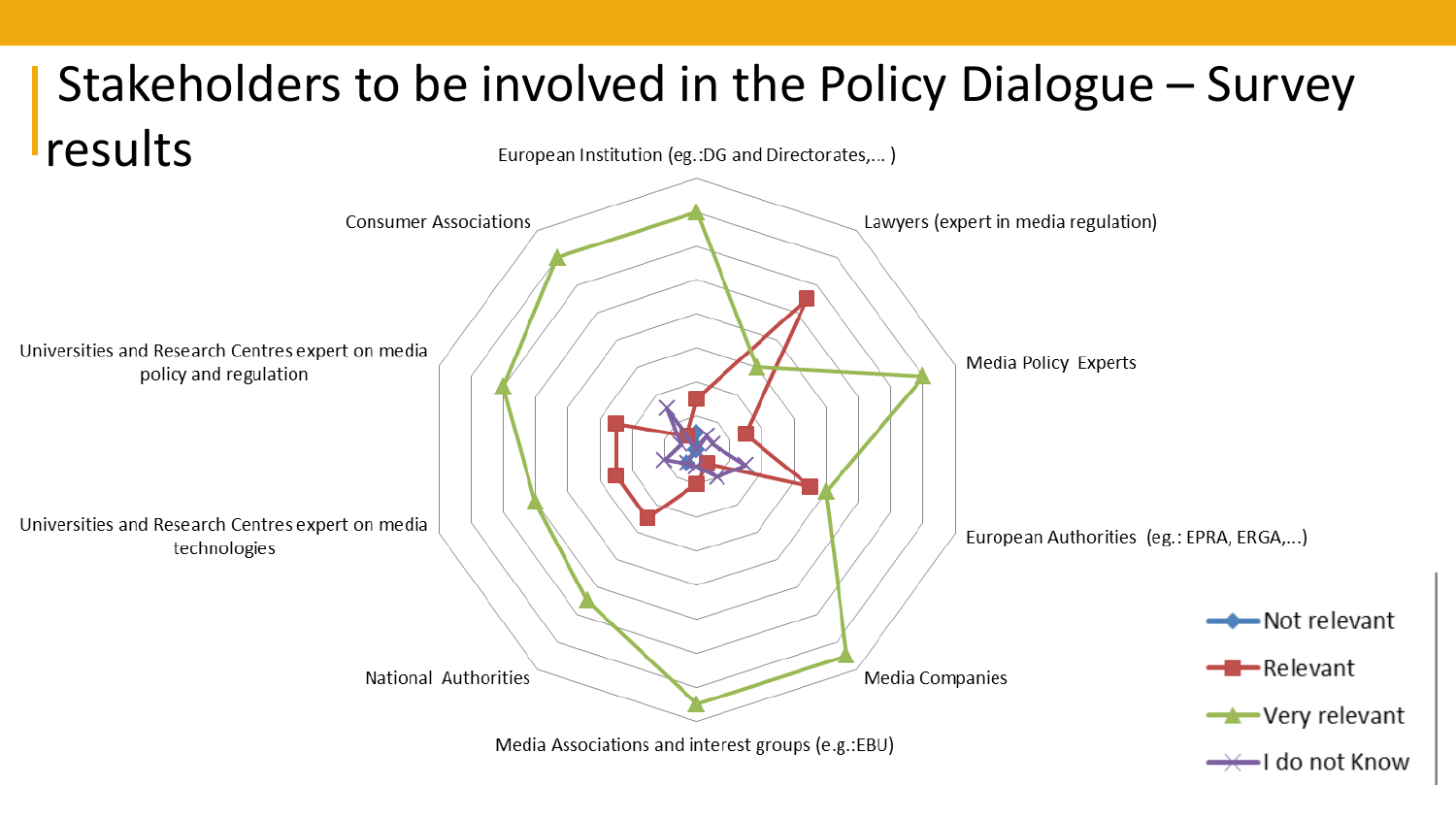## Relevant initiative where policy makers can be involved – Survey Results

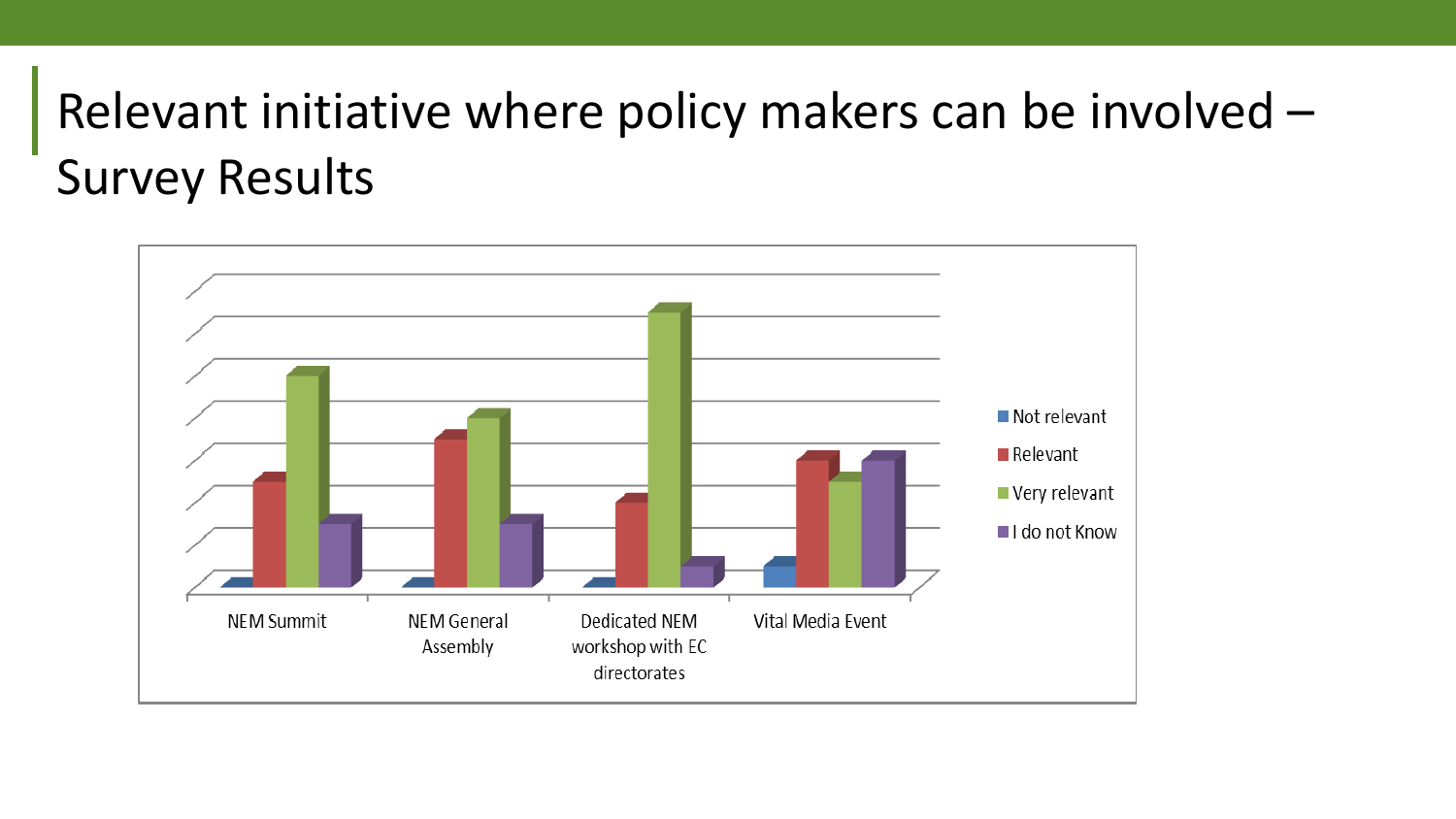### Channels and tools for improving a policy dialogue – Survey results





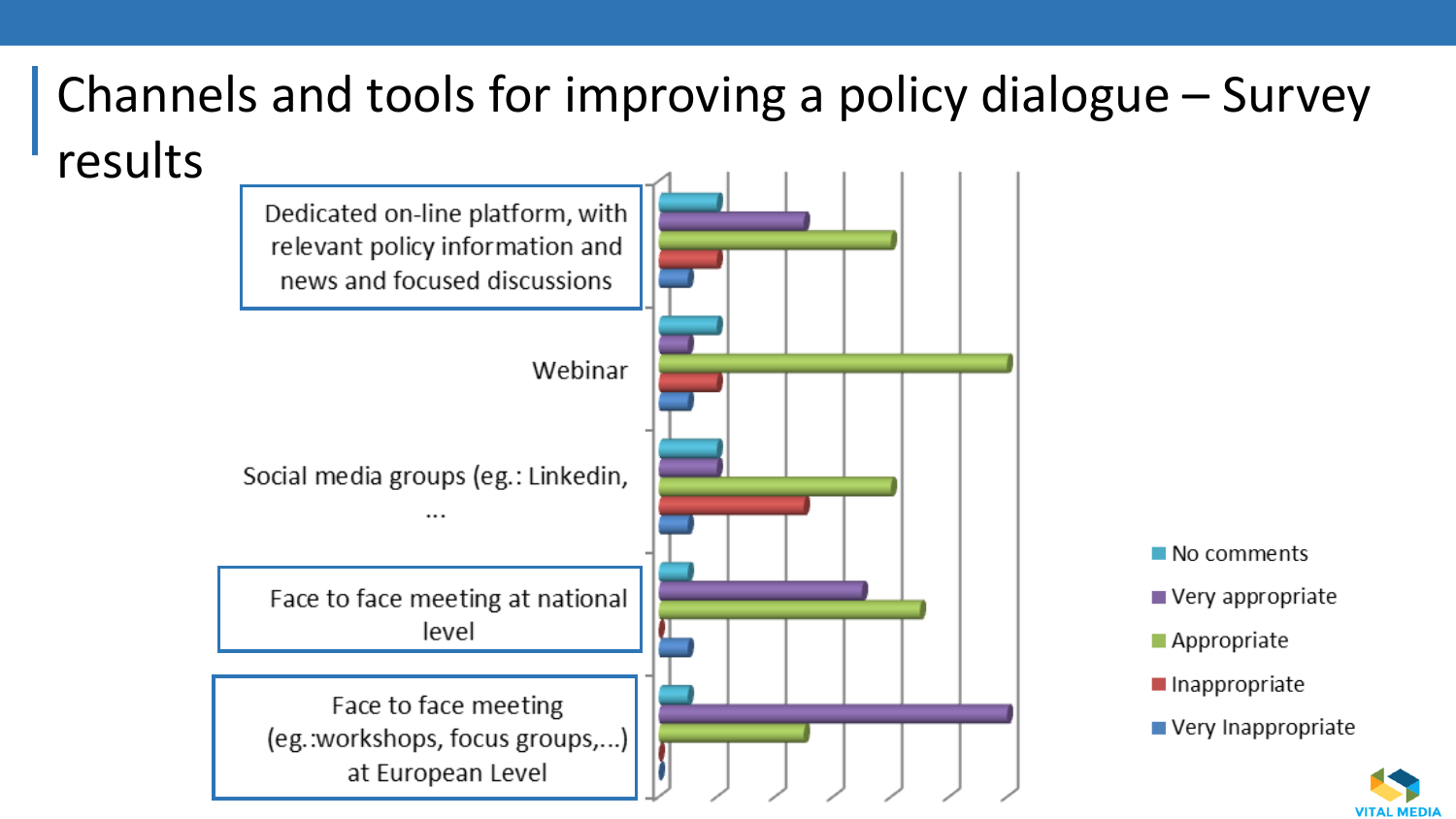### Preferences for channels and tools – Survey Results



- Very Inappropriate
- $\blacksquare$  Inappropriate
- Appropriate
- $\blacksquare$  Very appropriate
- $\blacksquare$  No comments

Question: Are interested to be involved in Media policy Dialogue?

#### • **94% YES**